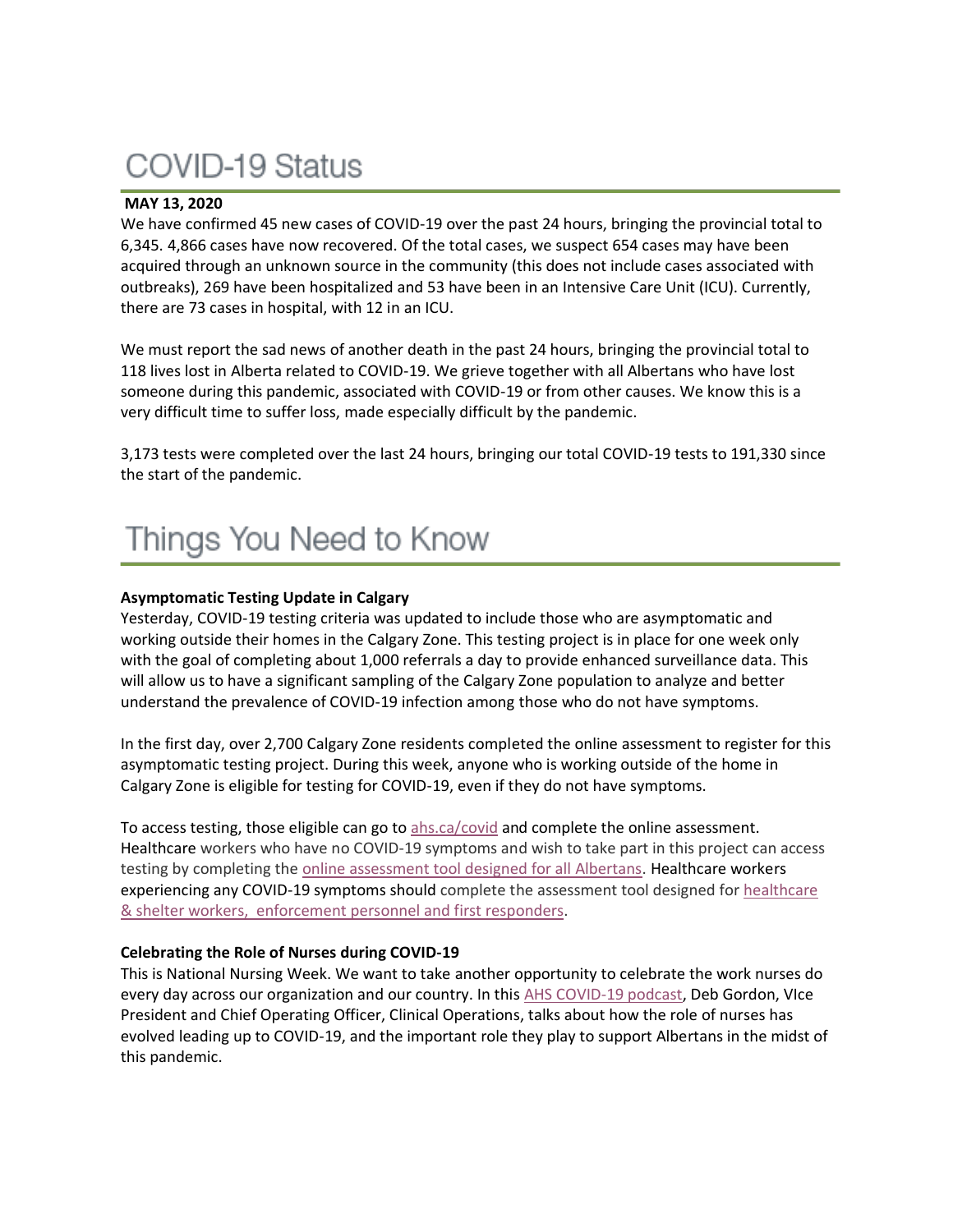

Deb Gordon talks about the evolution of nursing leading up to the role they now play supporting Albertans during COVID-19

Today is also International Nurses Day, allowing us to celebrate what nurses bring to the health of people around the world. May 12 also marks the 200<sup>th</sup> birthday of Florence Nightingale, who is recognized as the founder of modern nursing.

We know there are countless stories of how nurses have made a difference in the lives of patients, families, their colleagues and in their communities during COVID-19. Here's an example that was shared with us about the compassionate care our nurses provide.

A wave through a window may not seem like a lot. But during a pandemic, that seemingly small gesture can contain a lifetime of love.

Sandra Mehrer and her husband David have never spent more than a week apart since they were married 51 years ago. But the recent COVID-19 pandemic has changed that. Sandra had been in a Calgary hospital for a month before returning to the Medicine Hat Regional Hospital, where, as an inpatient, she receives hemodialysis for her chronic renal failure. Her husband was not able to see her during the month she was in Calgary.

After her mom's return to Medicine Hat, her daughter called the hospital to ask if the family could wave to her through a window while she received dialysis.

"Fortunately, we had her in an isolation room at the front of the unit where this could be arranged," says Cheryl Carleton, a vascular access nurse with the Southern Alberta Renal Program, Medicine Hat Hemodialysis, at the Medicine Hat Regional Hospital. "We switched the bed and dialysis machine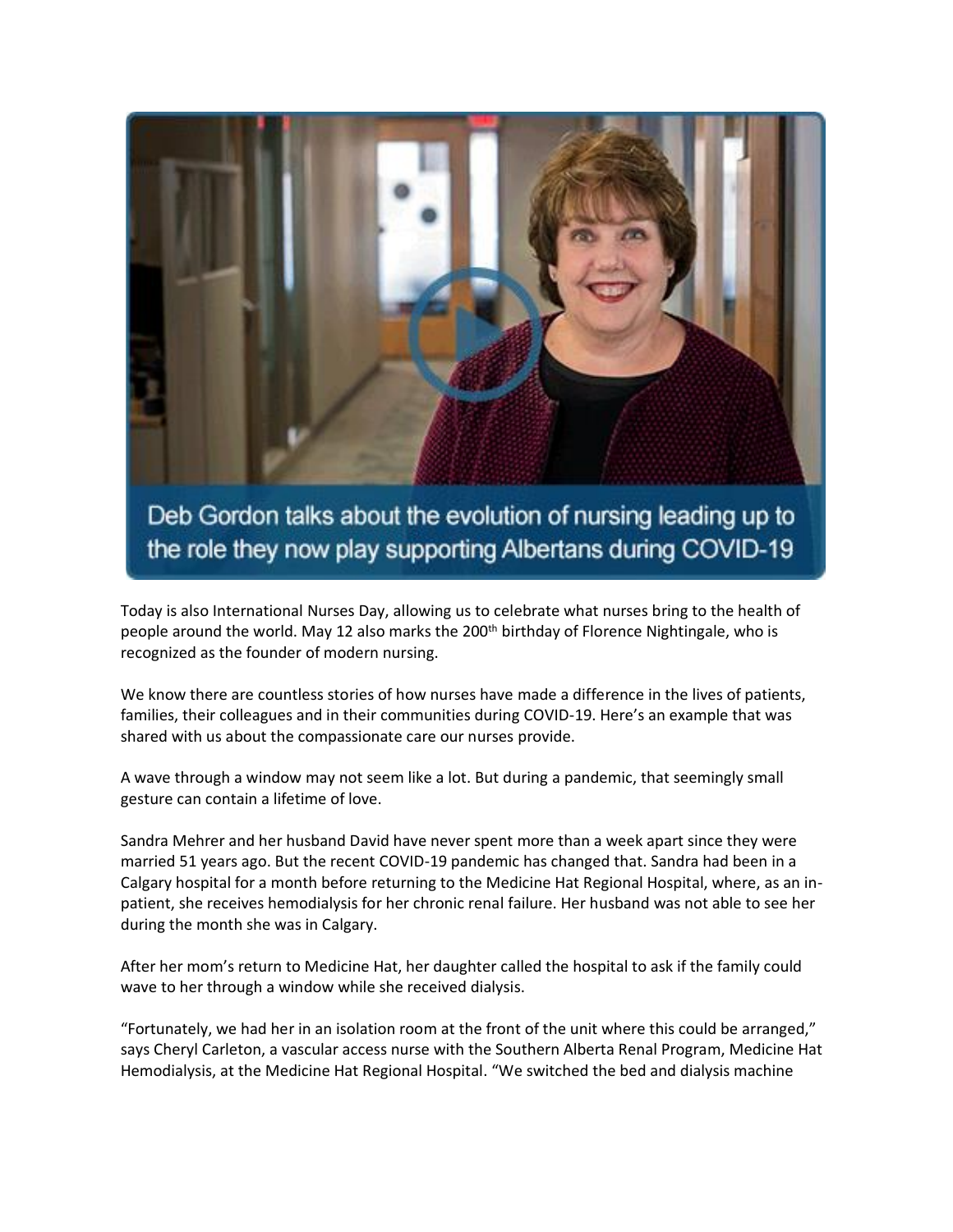around, and then hung a heart with her initials on the window so the family would know where to find her."

There were plenty of tears, smiles and waves—from the nursing staff, too—when the family gathered around the closed glass window. "The house and my heart have been pretty empty," says Sandra's husband David. "Being able to see her means the world."

We are so humbled by these stories. They remind us of the power of kindness and of the incredible lengths AHS staff and physicians go to care for Albertans.

Thanks to all nurses—and to all physicians and AHS staff. We are so proud of all you do.

#### **PPE Tip of the Day**

The daily series - *PPE Tip of the Day* – features quick and simple reminders you can take forward into your practice, from shift to shift.

#### **High-Touch Surfaces**

After providing patient care, immediately [remove your mask](https://www.albertahealthservices.ca/assets/Infofor/hp/if-hp-ipc-doffing-ppe-poster.pdf) and [wash your](https://www.albertahealthservices.ca/assets/healthinfo/ipc/if-hp-ipc-flu-handwash-how-to.pdf)  [hands.](https://www.albertahealthservices.ca/assets/healthinfo/ipc/if-hp-ipc-flu-handwash-how-to.pdf) Doing so reduces the risk of spreading the virus to others, or contaminating high-touch surfaces such as door handles and knobs, keyboards, computer mouses and personal or common-use phones.

To see previous PPE Tips of the Day, please visit the PPE Tips archive, [here.](https://www.albertahealthservices.ca/topics/Page17119.aspx)

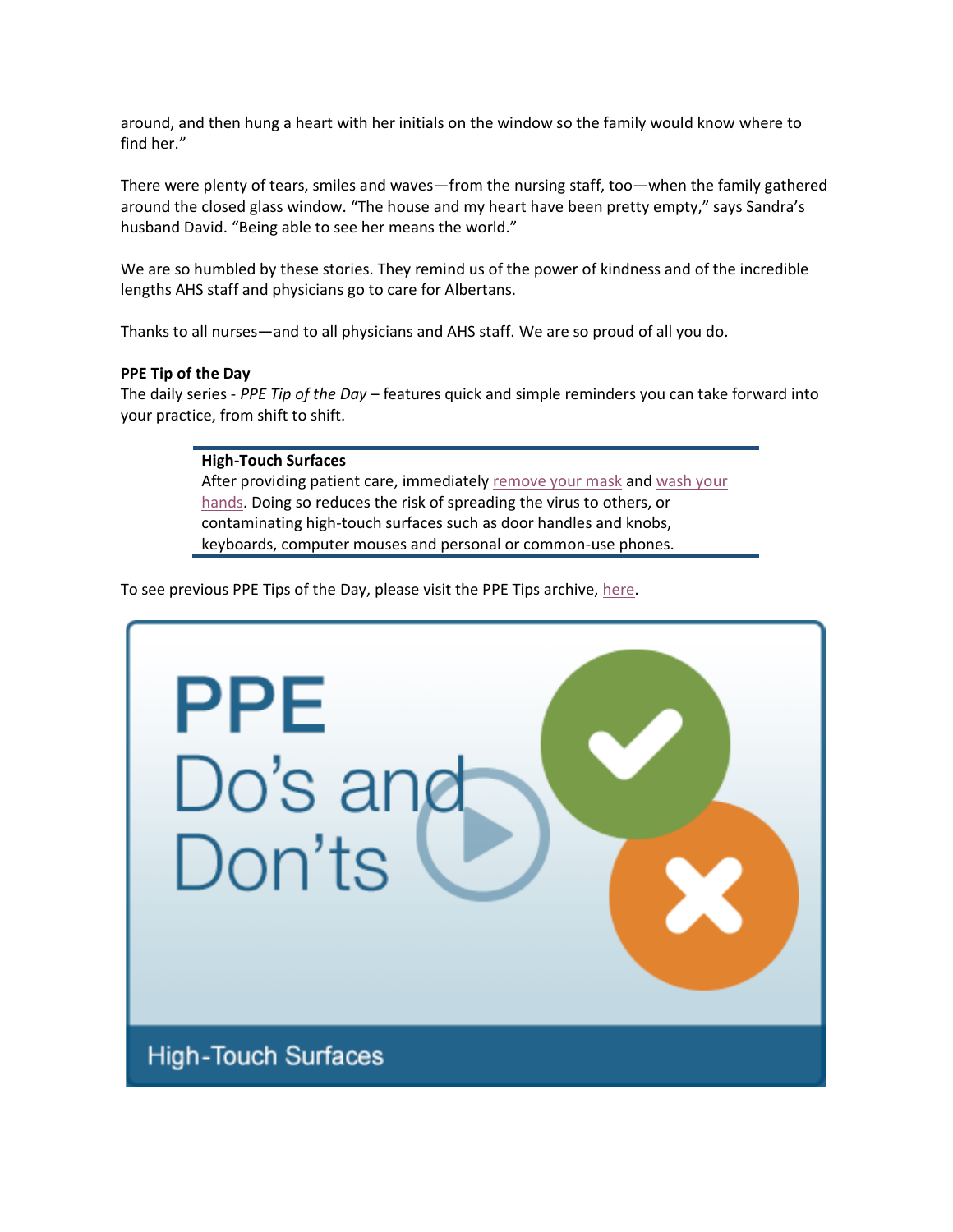#### **Rehabilitation Advice Line**

Starting today, a new Rehabilitation Advice Line, 1-833-379-0563, is available for Albertans over the age of 18, who:

- Have existing disabilities related to neurological conditions (e.g.: Parkinson's, spinal cord injury, Multiple Sclerosis, brain injury, stroke)
- Have existing health conditions that affect muscles, bones, and joints including those awaiting or recovering from surgery
- Are recovering from COVID-19

Vulnerable Albertans living with disabilities in the community can have additional challenges accessing community supports during the COVID-19 pandemic. Our focus is on ensuring Albertans continue to get the care and support they need during the COVID-19 pandemic. The Rehabilitation Advice Line gives callers information about:

- Activities and exercises that help with physical concerns
- Strategies to manage the day-to-day activities affected by these concerns
- Rehabilitation services that are open for in-person and/or virtual visits
- Community-based organizations

An Alberta-only line, the Rehabilitation Advice line will be answered by allied health clinicians and will operate every day from 10 a.m. to 6 p.m. Calls outside this time will be redirected to Health Link (811).

The Rehabilitation Advice line is a collaborative effort by Allied Health Professional Practice and Education, Allied Health Zone Operations, the Neurosciences, Rehabilitation & Vision Strategic Clinical Network (SCN), the Bone and Joint SCN, and Health Link.

## In the Zones

### **Zone Emergency Operations Centre (ZEOC) Update – Central**

In an effort to further connect with our communities and staff, Central Zone executive leaders Janice Stewart and Dr. Jennifer Bestard, along with Medical Officer of Health, Dr. Ifeoma Achebe, provided COVID-19 updates in four separate sessions last week.

Each of the presentations were held via Zoom, and were organized and facilitated with help from the Community Engagement and Communications team. Two 60-minute staff sessions were delivered to a total of 512 staff. One of those sessions held 447 of the participants, making it the largest internal AHS zoom meeting provided since we began using the platform. The presentation included updates on the situation across the province and in Central Zone, PPE information, and employee mental health resources. These sessions also included a robust question and answer period, with a variety of insightful questions posed. Central Zone staff can expect to see a full compilation of the questions asked and answered sent out within the next week.

In addition to the presentations above, two 90-minute Community Conversation sessions, designed especially for municipalities and community partners, were delivered to a total of 92 participants. Information shared included the latest modelling scenarios, capacity planning measures across the province and some zone specifics. Maribela Arruda-Block, Manager, Community Addiction and Mental Health provided information on mental health in the time of COVID-19, the psychological impacts of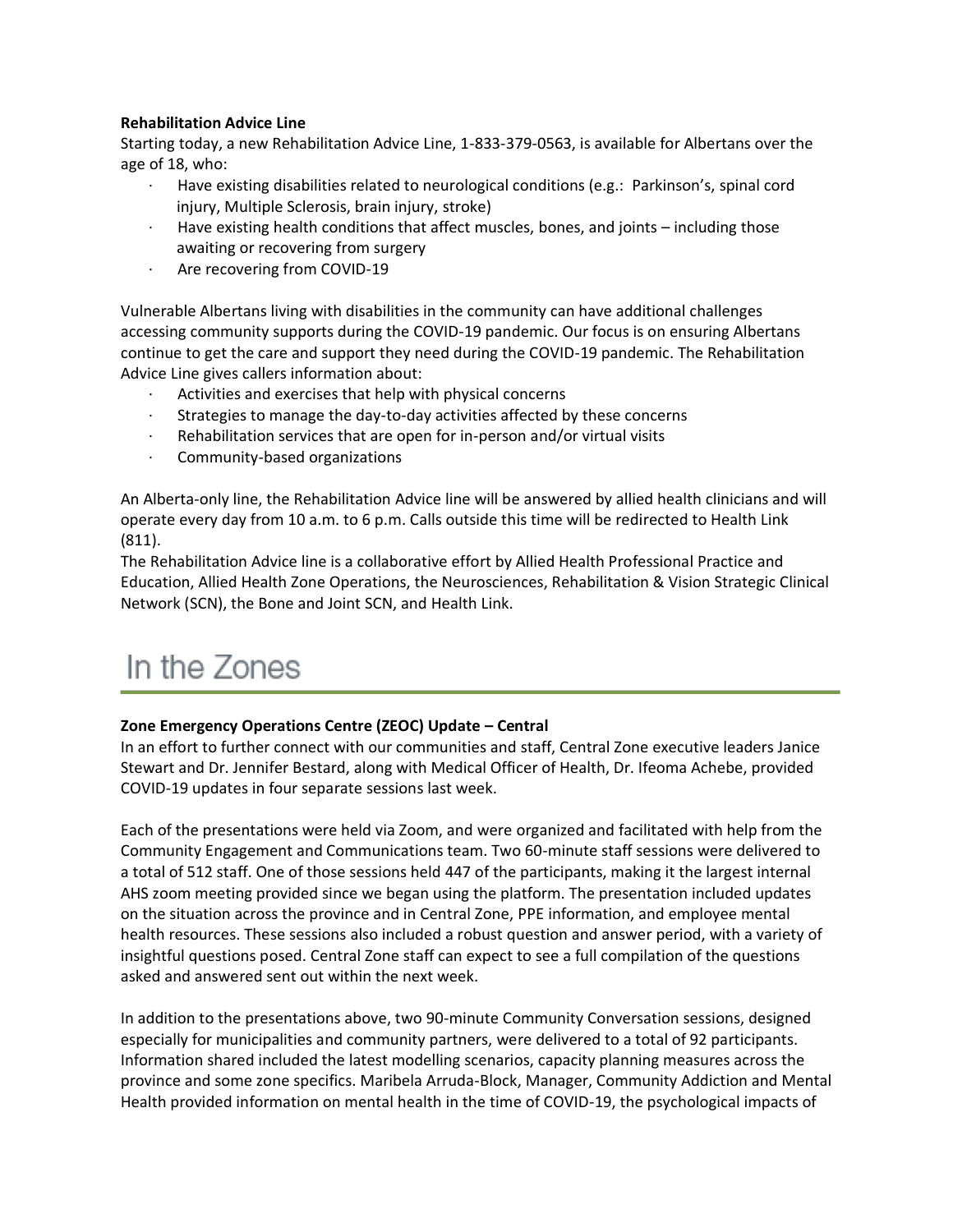quarantine, what mental health needs communities may start to see in coming weeks, and AHS resources available to assist.

We greatly appreciate the partnership of all those who took time to attend the sessions and look forward to hosting additional updates in the near future.

Central Zone leadership would also like to send a special thank you to our teams as we celebrate National Nursing Week, and Speech and Hearing Month. Our nursing and allied health teams provide vital support for patients and families, and we are grateful for the work you do each and every day.

Fellow Albertans recognize you, too, as evidenced in this simple thank-you to teams at the Innisfail long- term care centre by the grandchildren of Maliva Crites, a resident at the centre. Thank you for keeping patients, including Nana, safe. Please stay safe yourselves.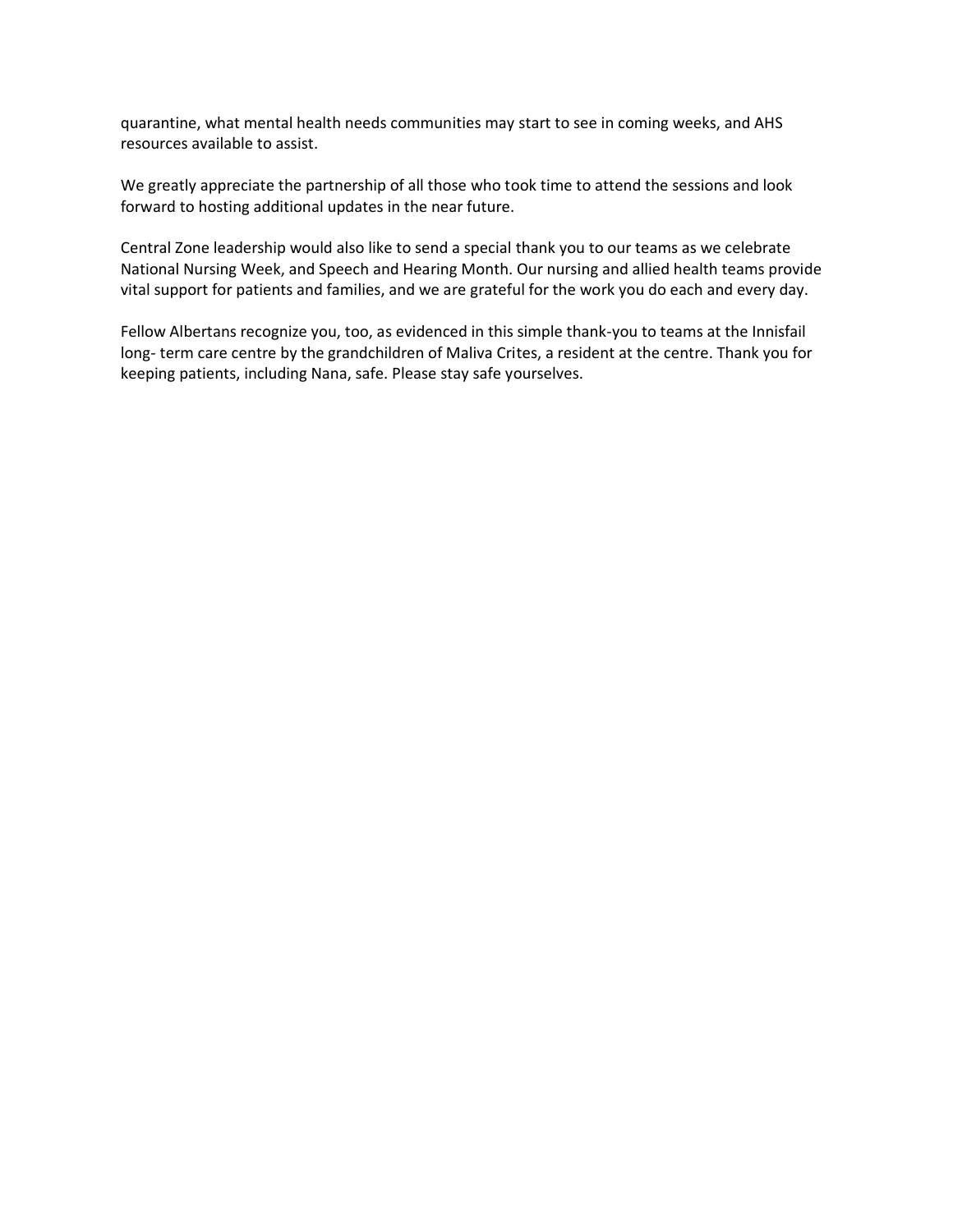

The grandchildren of Maliva Crites, a resident at Innisfail long-term care, offer their thanks to the teams who are working hard to keep Albertans (and their Nana) safe.

### Be Well - Be Kind

#### **Community Acts of Kindness**

Our communities want you to know that you are loved. The photo below was taken outside the Red Deer Regional Hospital Centre recently. These hearts of love were placed in several of the trees around the hospital, hanging from the branches for staff and physicians entering the building to see. Emmi, who sent the photo to us, was very touched by this display of appreciation from her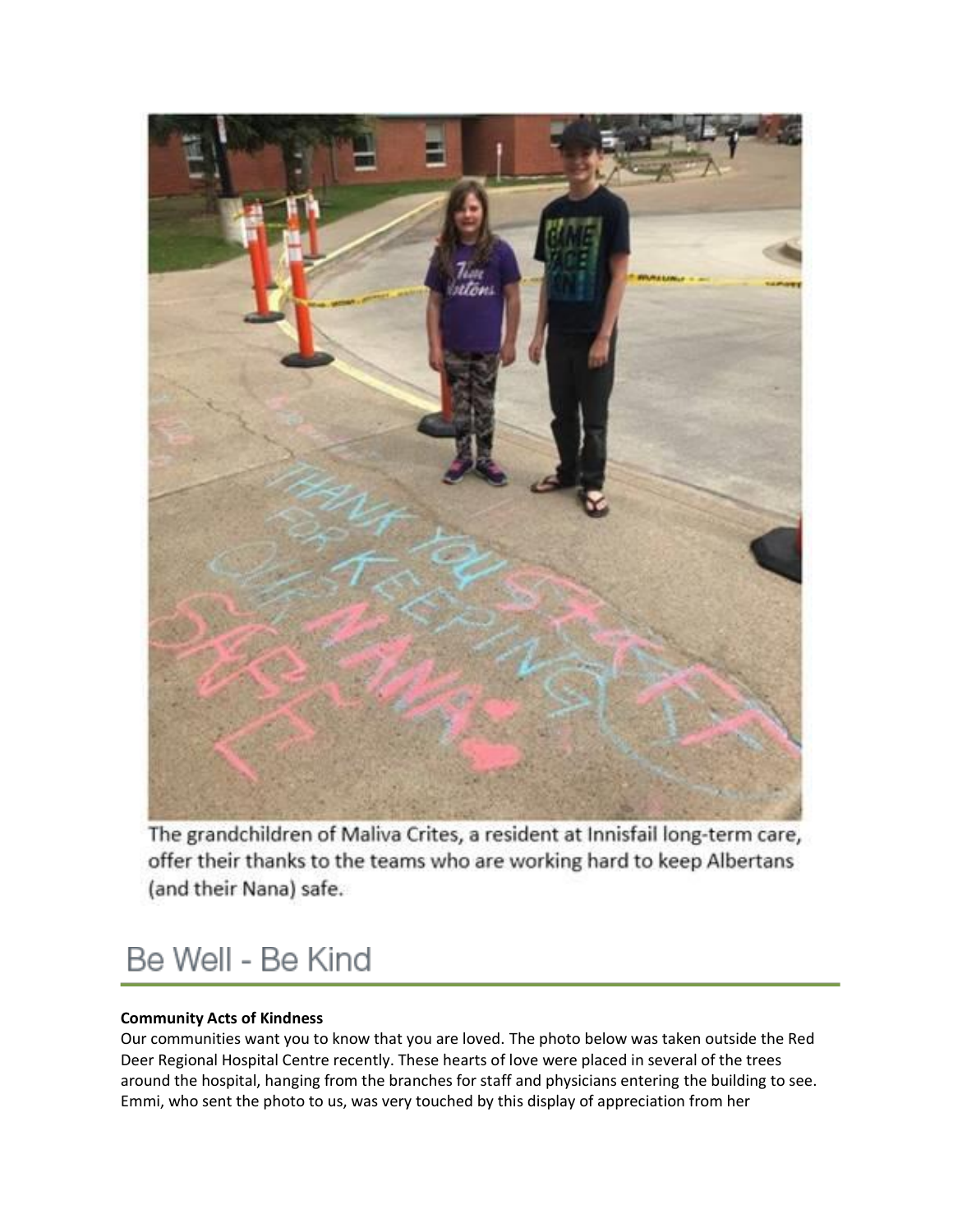

community. Even though we don't know who thoughtfully created and hung the hearts around the hospital, we are so grateful for the way they have brightened the day for teams at the site.

As we enter the next phases of this pandemic, which may include lifting restrictions for some businesses across Alberta over the coming days, we want to remind our teams (and Albertans) that